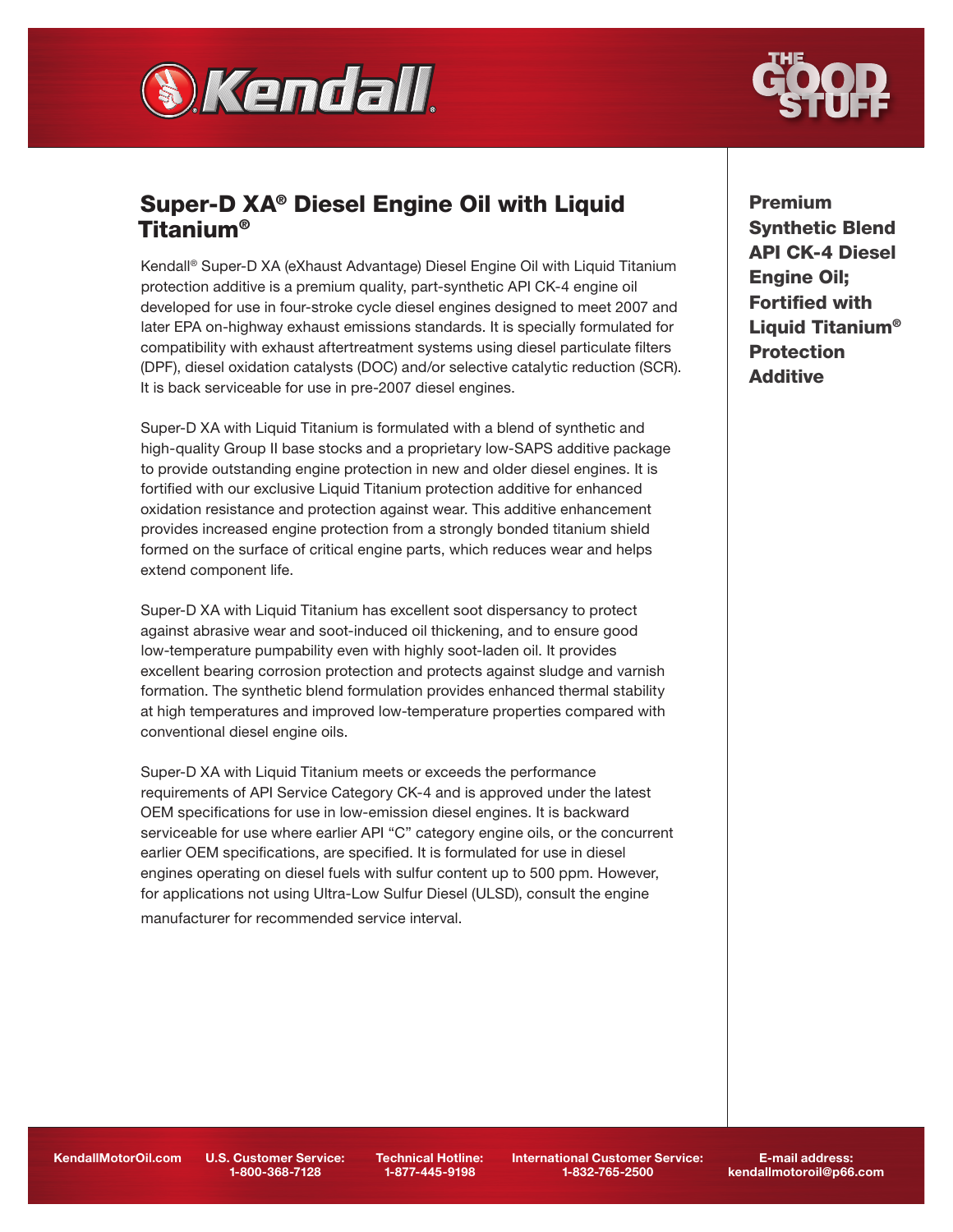

## Applications

- On-highway diesel trucks equipped with EGR and exhaust aftertreatment systems to meet 2007/2010 emissions standards
- Older diesel equipment with conventional, non-EGR engines or ACERT engines
- Off-highway construction, earth moving and mining equipment

Super-D XA with Liquid Titanium is licensed or OEM-certified for:

- API Service CK-4 CJ-4, CI-4 PLUS
- Cummins CES 20086
- Detroit Diesel DFS 93K222
- Mack EOS-4.5
- Mercedes-Benz Sheet 228.31 (SAE 15W-40)
- MTU MTL 5044 Type 2.1 (SAE 15W-40)
- Renault VI RLD-4
- Volvo VDS-4.5
- Ford WSS-M2C171-F1

Super-D XA with Liquid Titanium meets or exceeds the requirements of:

- ACEA E9
- Caterpillar ECF-3, ECF-2, ECF-1-a
- Chrysler MS-10902 (SAE 15W-40)
- JASO DH-2 (SAE 15W-40)
- Diesel engines manufactured by OEMs not listed above, where the OEM specifies API CK-4 engine oil

#### Features/Benefits

- Excellent protection for newer low-emission diesel engines and older diesel engines
- Specially formulated to protect exhaust aftertreatment systems
- Exclusive Liquid Titanium protection additive provides enhanced oxidation resistance and protection against engine wear
- Outstanding soot control for protection against abrasive wear and soot-induced oil thickening
- Outstanding resistance to viscosity and thermal breakdown at high temperatures
- Protects against sludge and varnish formation
- Protects against rust and bearing corrosion
- Excellent low-temperature pumpability with soot-laden oil
- High shear stability
- Good resistance to foaming and aeration